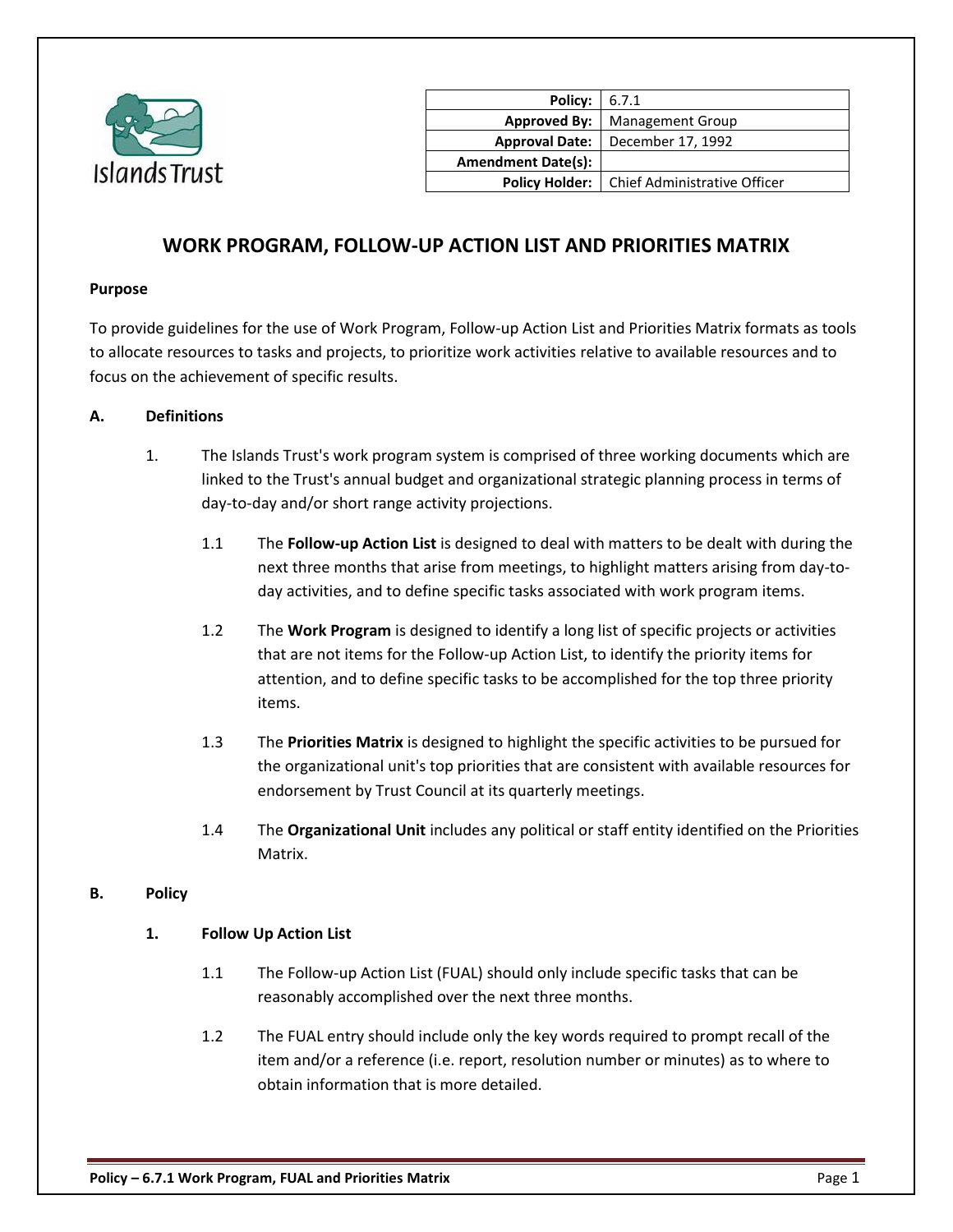- 1.3 FUAL entry notations should only be completed key words, responsibility assignment, target date and time budget estimates - upon agreement between the person responsible to complete the task, and the person(s) or entity responsible for reviewing the task to ensure it has been completed.
- 1.4 Whenever possible, FUAL entries should note the expected time to complete the task in the responsibility assignment column as [1 hour or 2 days] and/or actual time to complete the task in the Target/Status column as [1 hour or 2 days].
- 1.5 The FUAL should be updated on a continual basis, distributed on a regular basis as determined by the relevant organizational unit, and reviewed at regular meetings of the relevant organizational unit.
- 1.6 FUAL entries should not be deleted as complete or no longer required, and/or transferred to the work program, unless so decided by the organizational unit (not an individual).
- 1.7 FUAL entries should be separated chronologically according to the organizational unit's regular or bi-weekly meetings, to easily track when they were identified.

## **2. Work Program**

- 2.1 The Work Program is comprised of two components top priorities and long list.
- 2.2 The long list may be categorized by broad topic areas for the convenient indexing of specific work program topics.
- 2.3 Any potential project or future discussion topic may be included in the long list for the purposes of maintaining a record of topics raised.
- 2.4 Action on the long list items is subject to the organizational unit's assignment of its available time and/or assigned resources.
- 2.5 The Work Program's top three priorities should be identified within the long list and then listed on the top page of the Work Program.
- 2.6 Specific activities that are to be pursued over the next 3-6 months to complete an element of a priority should be highlighted for the top three priorities on page 1 of the Work Program.
- 2.7 Implementation of activities for top priorities is subject to available staff resources and assigned fiscal resources through the annual budget.
- 2.8 A Work Program should be forwarded by the organizational unit's designated staff person to the Administrative Secretary when it is updated.